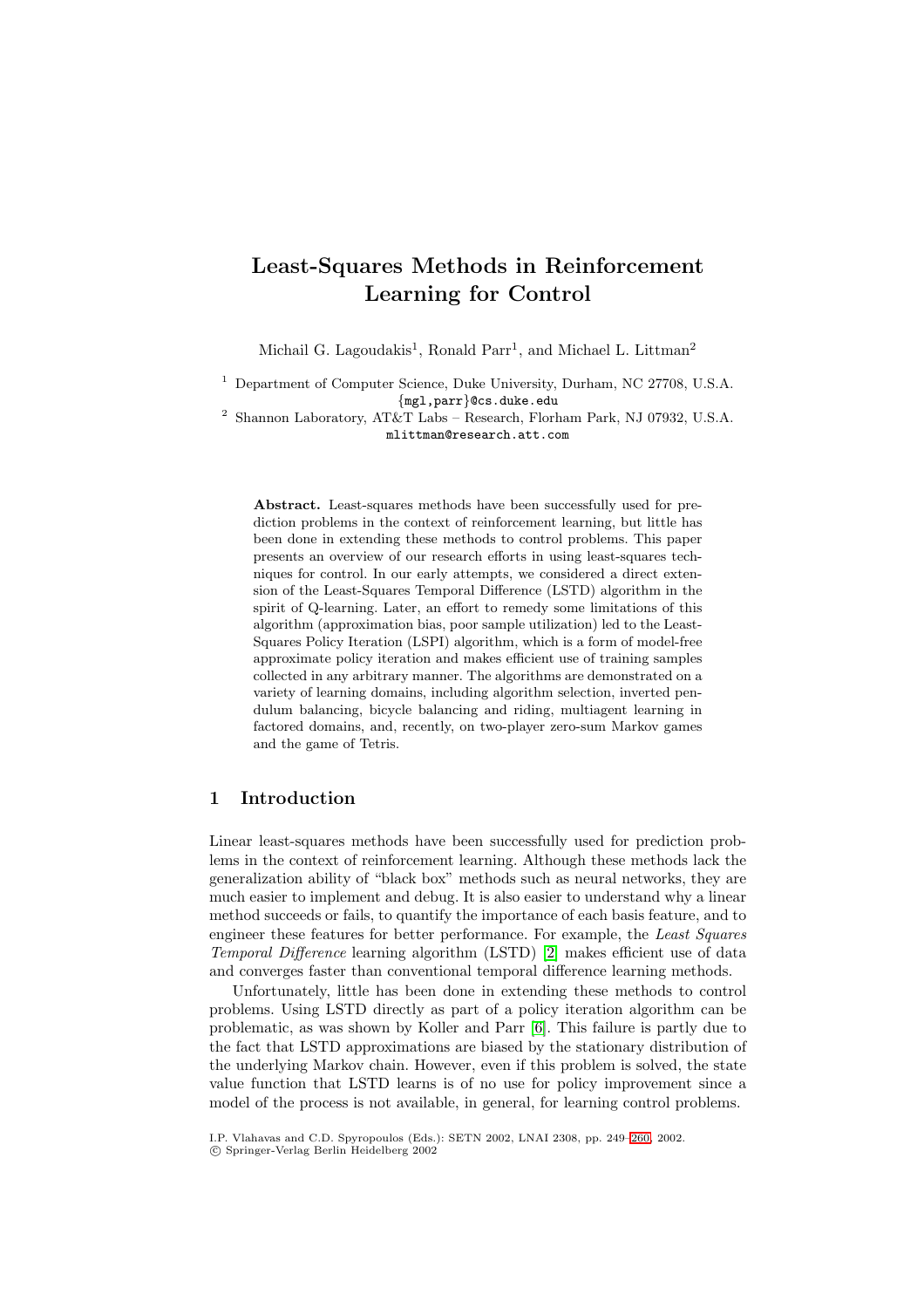This paper is an overview of our research efforts in using least-squares techniques for learning control problems. First, we consider Least-Squares Q-learning (LSQL), an extension of LSTD that learns a state-action value function (instead of a state value function) in the spirit of Q-learning. Then, we present the Least-Squares Policy Iteration (LSPI) algorithm which is a form of model-free approximate policy iteration and resolves some limitations of LSQL (approximation bias, poor sample utilization). The algorithms were tested and produced excellent results on a variety of learning domains, including algorithm selection, inverted pendulum balancing, bicycle balancing and riding, and multiagent learning in factored domains. Currently, LSPI is being tested on the game of Tetris and on two-player zero-sum Markov games.

## **2 MDPs and Reinforcement Learning**

We assume that the underlying control problem is a *Markov Decision Process* (MDP). An MDP is defined as a 4-tuple  $(S, \mathcal{A}, P, R)$ , where:  $\mathcal{S} = \{s_1, s_2, ..., s_n\}$ is a finite set of states;  $A = \{a_1, a_2, ..., a_m\}$  is a finite set of actions; P is a Markovian state transition model —  $P(s, a, s')$  is the probability of making a transition to state s' when taking action a in state s  $(s \xrightarrow{a} s')$ ; and, R is a reward (or cost) function —  $R(s, a, s')$  is the reward for the transition  $s \stackrel{a}{\longrightarrow} s'$ .

We assume that the MDP has an infinite horizon and that future rewards are discounted exponentially with a discount factor  $\gamma \in [0,1)$ . Assuming that all policies are proper, i.e. that all episodes eventually terminate, our results generalize to the undiscounted case as well.

A deterministic policy  $\pi$  for an MDP is a mapping  $\pi : \mathcal{S} \mapsto \mathcal{A}$ , where  $\pi(s)$  is the action the agent takes at state s. The state-action value function  $Q^{\pi}(s, a)$ , defined over all possible combinations of states and actions, indicates the expected, discounted, total reward when taking action  $a$  in state  $s$  and following policy  $\pi$  thereafter. The exact Q-values for all state-action pairs can be found by solving the linear system of the Bellman equations :

$$
Q^{\pi}(s, a) = \mathcal{R}(s, a) + \gamma \sum_{s'} P(s, a, s') Q^{\pi}(s', \pi(s')) \quad \text{or} \quad Q^{\pi} = \mathcal{R} + \gamma \mathbf{P}^{\pi} Q^{\pi},
$$

where  $Q^{\pi}$  and  $\mathcal R$  are vectors of size  $|\mathcal S||\mathcal A|$  and  $\mathbf P^{\pi}$  is a stochastic matrix of size  $(|\mathcal{S}||\mathcal{A}| \times |\mathcal{S}||\mathcal{A}|)$ . R is the expected reward for state-action pairs,  $\mathcal{R}(s, a)$  =  $\sum_{s'} P(s, a, s') R(s, a, s')$ , and  $\mathbf{P}^{\pi}$  describes the probability of transitions from pairs  $(s, a)$  to pairs  $(s', \pi(s'))$ .

For every MDP, there exists a deterministic *optimal policy*,  $\pi^*$ , not necessarily unique, which maximizes the expected, discounted return of every state. The state-action value function  $Q^{\pi^*}$  of an optimal policy is the fixed point of the non-linear Bellman optimality equations:

$$
Q^{\pi^*}(s, a) = \mathcal{R}(s, a) + \gamma \max_{a'} \sum_{s'} P(s, a, s') Q^{\pi^*}(s', a') .
$$

Value Iteration is a method of approximating the  $Q^{\pi^*}$  values arbitrarily closely by iterating the equations above (similar to the Gauss iteration for linear systems). If  $Q^{\pi^*}$  is known, the optimal policy can be constructed simply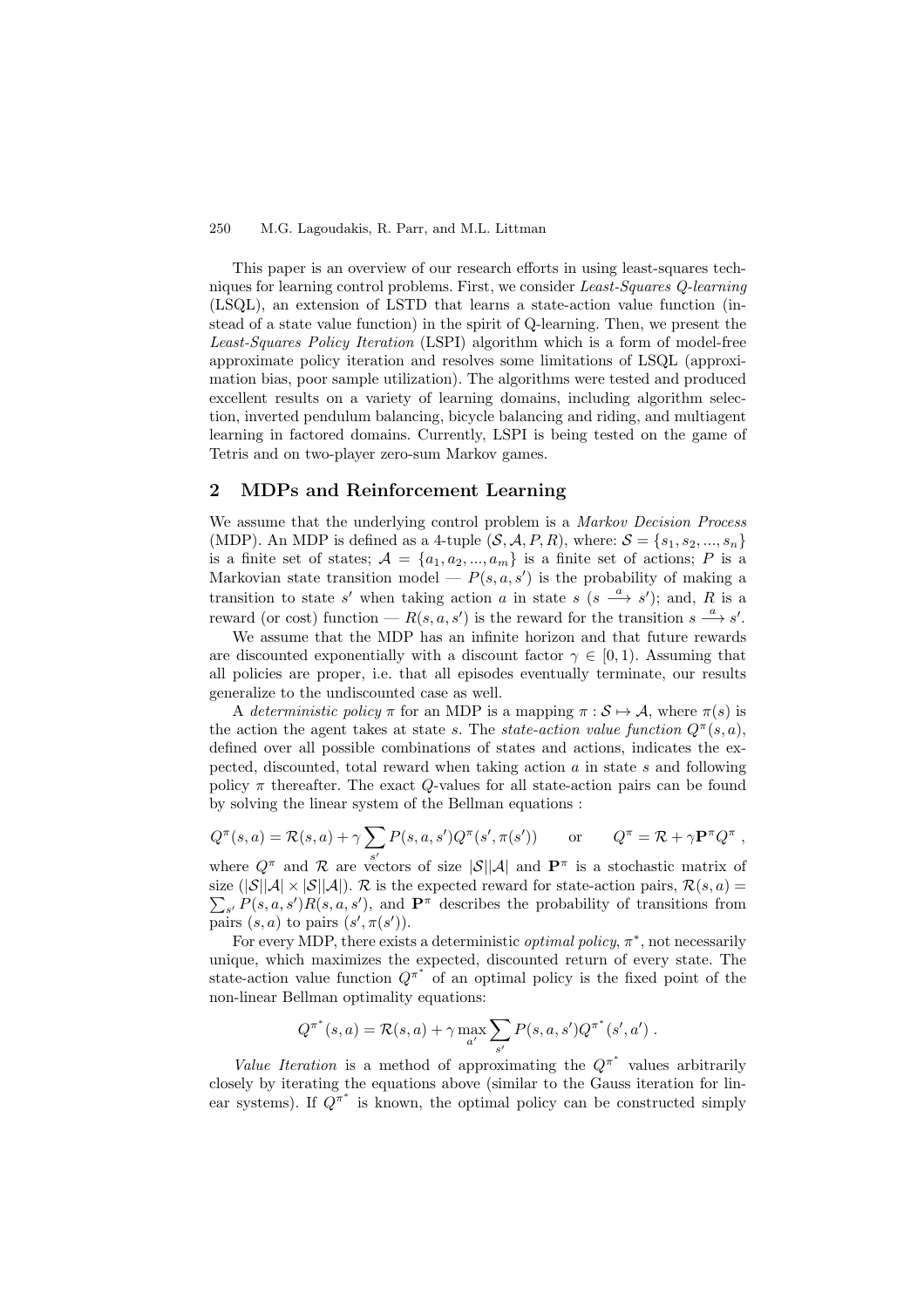by finding the maximizing action in each state,  $\pi^*(s) = \max_a Q^{\pi^*}(s, a)$ . Policy Iteration is another method of discovering an optimal policy by iterating through a sequence of monotonically improving policies. Each iteration consists of two phases: Value Determination computes the value function for a policy  $\pi^{(t)}$  by solving the linear Bellman equations, and *Policy Improvement* defines the next policy as  $\pi^{(t+1)}(s) = \arg \max_{a} Q^{\pi^{(t)}}(s, a)$ . These steps are repeated until convergence to an optimal policy, often in a surprisingly small number of steps.

In the absence of a model of the MDP, that is, when P and  $\mathcal R$  are unknown, the decision maker has to learn the optimal policy through interaction with the environment. Knowledge comes in the form of samples  $(s, a, r, s')$ , where s is a state of the process, a is the action taken in s, r is the reward received, and s' is the resulting state. Samples can be collected from actual (sequential) episodes or from queries to a generative model of the MDP. In the extreme case, they can be experiences of other agents on the same MDP. The class of problems that fall under this framework is known as  $Reinforcement Learning (RL)$  [\[5,15,1\]](#page-11-0).

Q-learning [\[17\]](#page-11-0) is a popular algorithm that stochastically approximates  $Q^{\pi^*}$ . It starts with any arbitrary initial guess  $\hat{Q}^{(0)}$  for for the values of  $Q^{\pi^*}$ . For each sample  $(s, a, r, s')$  considered, Q-learning makes the update

$$
\widehat{Q}^{(t+1)}(s,a) = (1-\alpha)\widehat{Q}^{(t)}(s,a) + \alpha \left[ r + \max_{a'} \left\{ \widehat{Q}^{(t)}(s',a') \right\} \right],
$$

where  $\alpha \in (0,1]$  is the learning rate. Under certain conditions (e.g., infinitely many samples for each state-action pair, appropriately decreasing learning rate),  $\widehat{Q}$  is guaranteed to converge to  $Q^{\pi^*}$ .

## **3 Least-Squares Methods in Reinforcement Learning**

#### **3.1 Least-Squares Approximation of Q Functions**

Q functions can be stored in tables of size  $|\mathcal{S}||\mathcal{A}|$  for small MDPs. This is, however, impractical for large state and action spaces. In such cases, it is common to approximate  $Q^{\pi}$  with a parametric function approximator by setting the parameters to a set of values that maximizes the accuracy of the approximator. Acommon class of approximators, known as linear architectures, approximate a value function as a linear combination of  $k$  basis functions (features):

$$
\widehat{Q}^{\pi}(s, a, w) = \sum_{i=1}^{k} \phi_i(s, a) w_i = \phi(s, a)^{\mathsf{T}} w,
$$

where w is a set of weights (parameters), and, in general,  $k \ll |\mathcal{S}||\mathcal{A}|$ . Let  $\Phi$ be the  $(|\mathcal{S}||\mathcal{A}| \times k)$  matrix, where row i is the vector  $\phi_i(s, a)$ <sup>T</sup>. We are interested in finding a set of weights  $w^{\pi}$  that yields a fixed point in value function space, that is, a value function  $\widehat{Q}^{\pi} = \Phi w^{\pi}$  that is invariant under one step of value determination followed by orthogonal projection to the space spanned by the basis functions. In particular, under the assumption that the columns of *Φ* are independent, we require that

$$
\mathbf{\Phi}(\mathbf{\Phi}^\mathsf{T}\mathbf{\Phi})^{-1}\mathbf{\Phi}^\mathsf{T}(\mathcal{R} + \gamma \mathbf{P}^\pi \mathbf{\Phi} w^\pi) = \mathbf{\Phi} w^\pi \implies \mathbf{\Phi}^\mathsf{T}(\mathbf{\Phi} - \gamma \mathbf{P}^\pi \mathbf{\Phi}) w^\pi = \mathbf{\Phi}^\mathsf{T}\mathcal{R} \implies \mathbf{A} w^\pi = b,
$$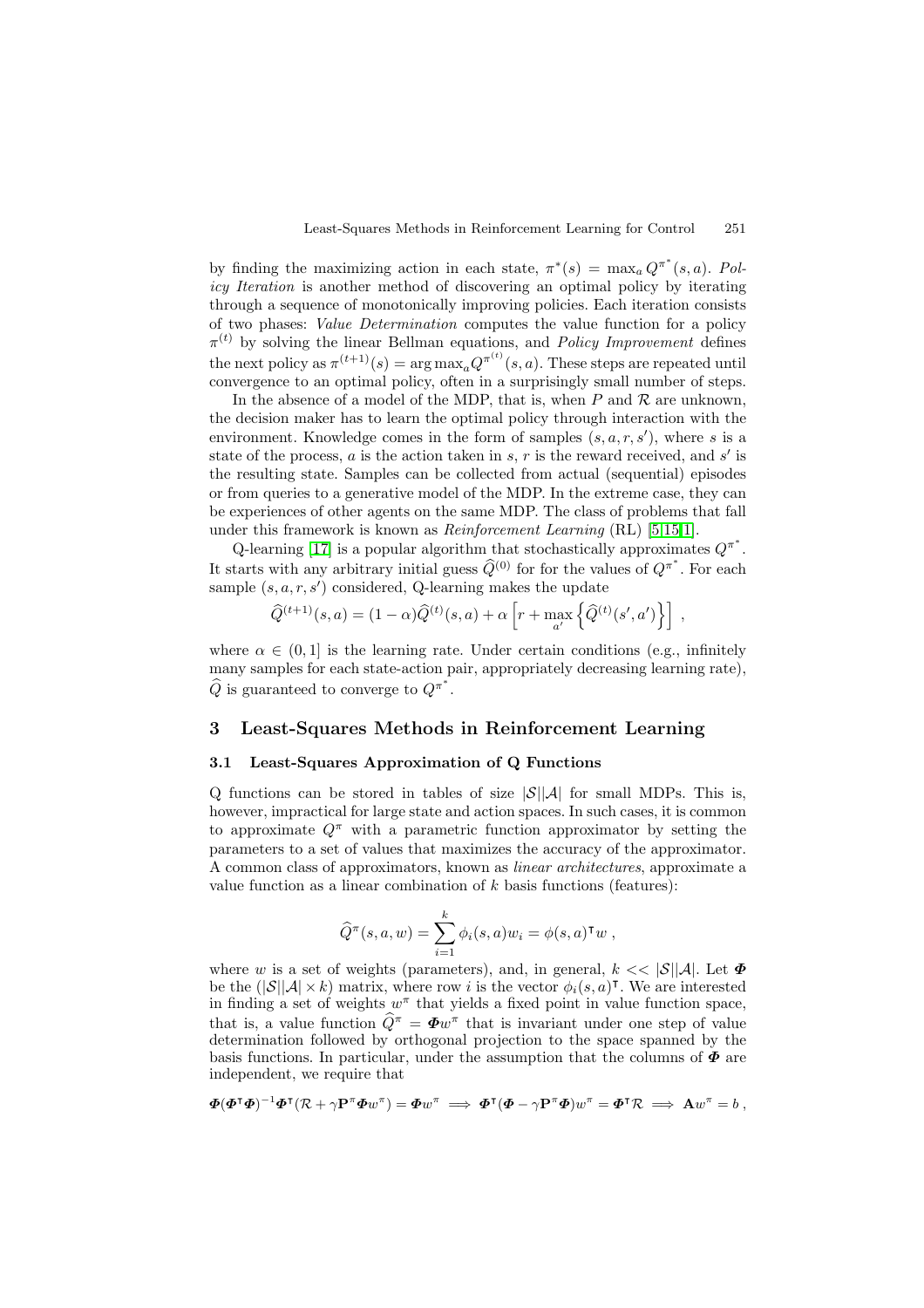where  $\mathbf{A} = \mathbf{\Phi}^{\mathsf{T}}(\mathbf{\Phi} - \gamma \mathbf{P}^{\pi} \mathbf{\Phi})$  is a square matrix of size  $k \times k$ , and  $b = \mathbf{\Phi}^{\mathsf{T}} \mathcal{R}$ . The solution of the system,  $w^{\pi} = \mathbf{A}^{-1}b$ , yields the desired set of weights. We note that this is also the standard fixed point approximation method used in the LSTD algorithm with the exception that the problem here is formulated in terms of Q values instead of state values. For any  $\mathbf{P}^{\pi}$ , a unique solution is guaranteed to exist for all but finitely many values of  $\gamma$  [\[6\]](#page-11-0).

### **3.2 LSQ: Learning the State-Action Value Function**

When the model  $(\mathcal{R}, \mathbf{P}^{\pi})$  of the underlying MDP is not available, **A** and b cannot be determined a priori, but they can be approximated using samples. Recall that *Φ*, **P**<sup>π</sup>*Φ*, and R are of the form

$$
\Phi = \left(\begin{array}{c} \phi(s_1, a_1)^\mathsf{T} \\ \vdots \\ \phi(s, a)^\mathsf{T} \\ \phi(s_1 | \mathcal{S}|, a_{|\mathcal{A}|})^\mathsf{T} \end{array}\right) \mathbf{P}^\pi \Phi = \left(\begin{array}{c} \sum_{s'} P(s_1, a_1, s') \phi(s', \pi(s'))^\mathsf{T} \\ \vdots \\ \sum_{s'} P(s, a, s') \phi(s', \pi(s'))^\mathsf{T} \\ \vdots \\ \sum_{s'} P(s_{|\mathcal{S}|}, a_{|\mathcal{A}|}, s') \phi(s', \pi(s'))^\mathsf{T} \end{array}\right) \mathcal{R} = \left(\begin{array}{c} \sum_{s'} P(s_1, a_1, s') R(s_1, a_1, s') \\ \vdots \\ \sum_{s'} P(s, a, s') R(s, a, s') \\ \vdots \\ \sum_{s'} P(s, a, s') R(s, a, s') \\ \vdots \\ \sum_{s'} P(s | \mathcal{S}|, a_{|\mathcal{A}|}, s') R(s | \mathcal{S}|, a_{|\mathcal{A}|}, s') \end{array}\right)
$$

Given a set of samples,  $D = \{(s_{d_i}, a_{d_i}, r_{d_i}, s'_{d_i}) \mid i = 1, 2, ..., L\}$ , we can construct approximate versions of  $\Phi$ ,  $\mathbf{P}^{\pi}\Phi$ , and  $\mathcal{R}$  as follows :

$$
\widehat{\Phi} = \begin{pmatrix} \phi(s_{d_1}, a_{d_1})^{\mathsf{T}} \\ \cdots \\ \phi(s_{d_i}, a_{d_i})^{\mathsf{T}} \\ \cdots \\ \phi(s_{d_L}, a_{d_L})^{\mathsf{T}} \end{pmatrix} \qquad \widehat{\mathbf{P}^{\pi} \Phi} = \begin{pmatrix} \phi(s'_{d_1}, \pi(s'_{d_1}))^{\mathsf{T}} \\ \cdots \\ \phi(s'_{d_i}, \pi(s'_{d_i}))^{\mathsf{T}} \\ \cdots \\ \phi(s'_{d_L}, \pi(s'_{d_L}))^{\mathsf{T}} \end{pmatrix} \qquad \widehat{\mathcal{R}} = \begin{pmatrix} r_{d_1} \\ \cdots \\ r_{d_i} \\ \cdots \\ r_{d_L} \end{pmatrix}
$$

These approximations can be thought of as first sampling rows from *Φ* and then, conditioned on these samples, as sampling terms from the summations in the corresponding rows of  $\mathbf{P}^{\pi} \Phi$  and R. The sampling distribution from the summations is governed by the underlying dynamics  $(P(s, a, s'))$  of the process as the samples in  $D$  are taken directly from the MDP. Therefore,  $A$  and  $b$  can be approximated as

$$
\widehat{\mathbf{A}} = \widehat{\boldsymbol{\Phi}}^{\mathsf{T}} (\widehat{\boldsymbol{\Phi}} - \gamma \widehat{\mathbf{P}^{\pi} \boldsymbol{\Phi}}) \quad \text{and} \quad \widehat{b} = \widehat{\boldsymbol{\Phi}}^{\mathsf{T}} \widehat{\mathcal{R}}.
$$

These equations lead to an incremental update rule for  $\hat{A}$  and  $\hat{b}$ . Assume that initially  $\mathbf{A} = 0$  and  $b = 0$ . For a fixed policy  $\pi$ , a sample  $(s, a, r, s')$  contributes to the approximation according to the following update equation :

$$
\widehat{\mathbf{A}} \leftarrow \widehat{\mathbf{A}} + \phi(s, a) \Big( \phi(s, a) - \gamma \phi(s', \pi(s')) \Big)^{\mathsf{T}}
$$
 and  $\widehat{b} \leftarrow \widehat{b} + \phi(s, a)r$ .

With uniformly distributed samples over pairs of states and actions  $(s, a)$ , the approximations  $\hat{\mathbf{A}}$  and  $\hat{b}$  are consistent approximations of the true **A** and b (scaled by a constant) and the solution  $\hat{w}^{\pi}$  will converge to the true solution  $w^{\pi}$ .

We call this algorithm LSQ [\[7\]](#page-11-0) due to its similarity to LSTD. LSQ learns the state-action value function of a fixed policy. However, unlike LSTD, it computes Q functions and does not expect the data to come from any particular Markov chain. LSQ can use the same set of samples to compute Q values for any policy. The policy merely determines which  $\phi(s', \pi(s'))$  is added to **A** for each sample.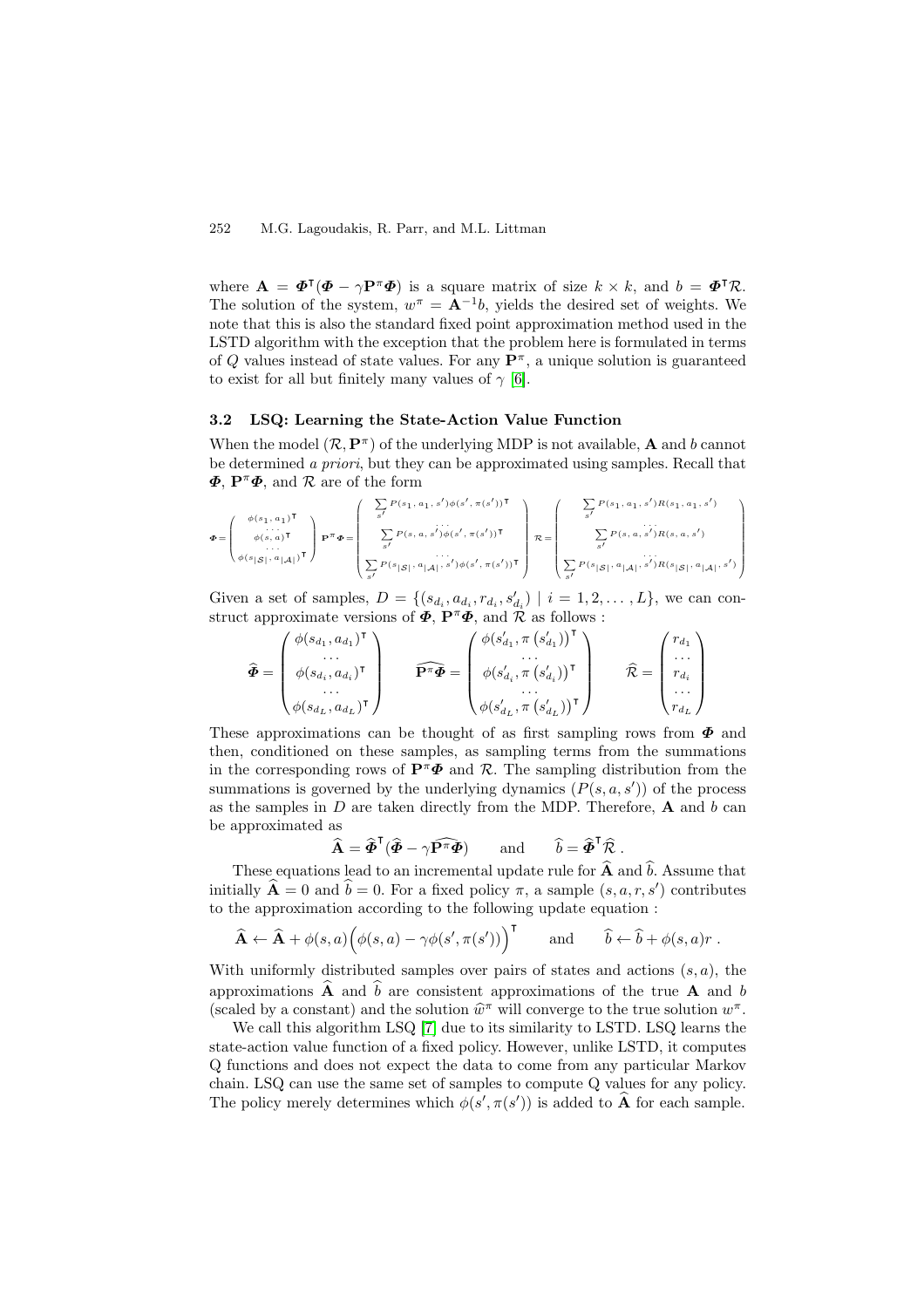#### **3.3 LSQL: Least-Squares Q-Learning**

In our early work [\[8,9\]](#page-11-0) we proposed a direct extension of LSQ to control problems in the spirit of Q-learning. Recall that Q-learning uses the current approximation to derive an estimate of the (maximum) value of the resulting state. Applying the same idea to modify LSQ, we arrived at the following update equations for any sample  $(s, a, r, s')$ :

$$
\widehat{\mathbf{A}}^{(t+1)} \leftarrow \mu \widehat{\mathbf{A}}^{(t)} + \phi(s,a) \phi(s,a)^{\intercal}, \quad \widehat{b}^{(t+1)} \leftarrow \mu \widehat{b}^{(t)} + \phi(s,a) \Big( r + \gamma \max_{a'} \phi(s',a')^{\intercal} w^{(t)} \Big) .
$$

The weight vector  $w^{(t)}$  at each step t is the solution of the system  $\hat{\mathbf{A}}^{(t)}w^{(t)} =$  $\hat{b}^{(t)}$ . Essentially, the nonlinear term introduced by the maximization operator is explicitly computed using the current estimates and becomes part of the right hand side of the system. Unlike Q-learning, the effect of a sample does not fade out because of the absence of a learning rate. The parameter  $\mu \in (0,1]$  is an exponential windowing factor and is used to discount the oldest, and thus most inaccurate, entries in **A** and b.

Although LSQL is a reasonable and intuitive extension, it has some limitations. The use of the current estimates introduces significant bias in the approximation, especially in the early steps when the estimates are inaccurate. Also, samples are not used so efficiently since they are discarded after one use. Even if they were stored and reused, numerous passes are required before the inaccurate information entered early in the matrices is replaced by more accurate estimates.

#### **3.4LSPI: Least-Squares Policy Iteration**

LSQ does not suffer from the problems of LSQL because its equations are strictly linear, however it can learn value functions for fixed policies only. Thus, LSQ can be integrated into an approximate policy iteration procedure (performing the value determination step) for solving learning control problems . This is the key insight behind the Least-Squares Policy Iteration (LSPI) algorithm [\[7\]](#page-11-0). Note that this is not the same as using LSTD in a policy iteration algorithm. LSQ approximations are not biased by the stationary distribution, since samples can be collected arbitrarily and their distribution can be potentially controlled. More importantly, the policy improvement step of the policy iteration can be realized automatically without ever explicitly representing the policy and without any sort of model. Since LSQ computes Q functions, the improved policy  $\pi^{(t+1)}$  is simply the greedy policy over the Q function learned in the previous iteration:

$$
\pi^{(t+1)}(s) = \arg\max_{a} \widehat{Q}^{\pi^{(t)}}(s, a) = \arg\max_{a} \phi(s, a)^{\mathsf{T}} w^{\pi^{(t)}}
$$

.

In this sense the improved (greedy) policy is represented implicitly by a finite set of parameters  $(w^{\pi^{(t)}})$  and can be determined on demand for any given state as shown above. To close the loop, we require that LSQ performs this maximization to find  $\pi^{(t)}(s')$  for each s' in the data set when constructing the  $\widehat{A}$  matrix for a policy  $\pi^{(t)}$ . The LSPI algorithm is summarized in Figure [1.](#page-5-0)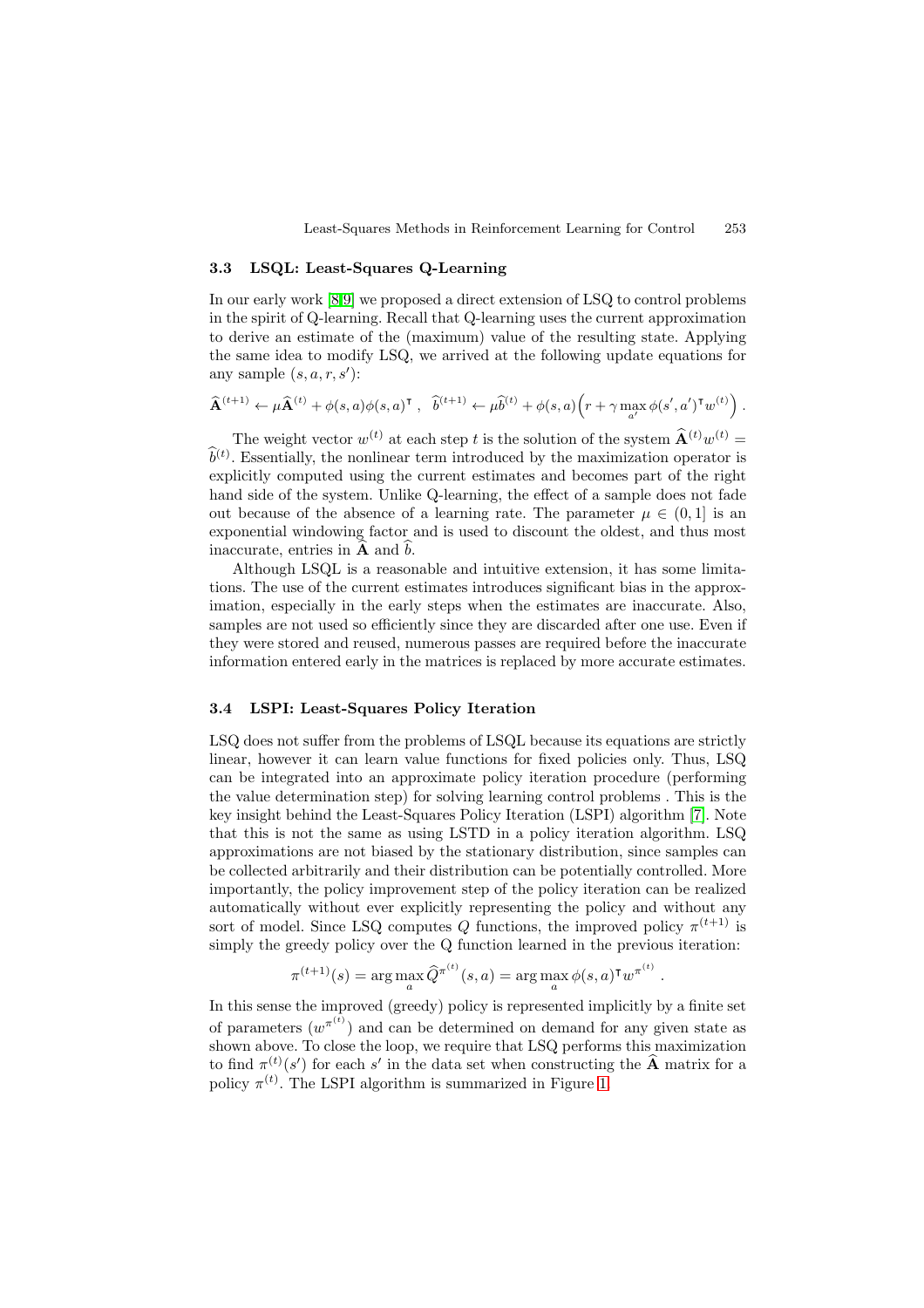<span id="page-5-0"></span>**LSPI**  $(k, \phi, \gamma, \epsilon, \pi_0, D_0)$ //  $k$  : Number of basis functions<br>//  $\phi$  : Basis functions  $//$  φ : Basis functions<br>  $//$  γ : Discount factor<br>  $//$  ε : Stopping criteri  $\frac{1}{\gamma}$   $\gamma$  : Discount factor<br> $\frac{1}{\gamma}$   $\epsilon$  : Stopping criterion  $\frac{1}{\sqrt{7}}$   $\pi_0$  : Initial policy, given as  $w_0$  (default:  $w_0 = 0$ )<br> $\frac{1}{\sqrt{7}}$   $D_0$  : Initial set of training samples, possibly empty  $D_0$  : Initial set of training samples, possibly empty  $D = D_0$ <br> $\pi' = \pi_0$ // In essence,  $w' = w_0$ **repeat** Update D (optional)  $\pi = \pi'$  // Add/remove samples, or leave unchanged  $\pi = \pi'$  //  $w = w'$  $\begin{array}{lll} \pi=\pi' & & // \ w=w' \ \pi'={\bf LSQ}\ (D,\ k,\ \phi,\ \gamma,\ \pi)& & // \ w'={\bf L} \end{array}$  $\int u' = \text{LSQ}(D, k, \phi, \gamma, w)$ **until**  $(\pi \approx \pi')$ )  $//$  that is,  $(||w - w'|| < \epsilon)$ **return**  $\pi$  // **return** w

**Fig. 1.** The LSPI algorithm.

# **4 Experimental Results**

#### **4.1 Algorithm Selection**

Algorithm selection [\[13\]](#page-11-0) is the following decision problem: given a set of algorithms for a problem, dynamically choose the best algorithm for any instance of the problem, i.e. the algorithm that minimizes the expected total execution time on a target machine. The problem becomes more challenging with recursive algorithms in the set. Asub-instance generated during a recursive call gives rise to a new algorithm selection problem; any algorithm in the set can be chosen to solve it. We call this sequential decision problem recursive algorithm selection [\[8\]](#page-11-0), since the entire sequence (or tree) of decisions has to be optimized. Uncertainty in algorithm selection stems from the input distribution, the inner workings of the algorithms (e.g. randomized algorithms), and the hardware characteristics.

We can formulate the problem as a kind of MDP. The state of the process consists of a set of instance features, such as problem size. The actions are the different algorithms we can choose from. Non-recursive algorithms are terminal in that they solve the instance completely (terminal state). Recursive algorithms create subinstances and therefore cause (non-deterministic) transitions to other states. The immediate cost of a decision is the real time taken for executing the selected algorithm on the current instance, excluding time taken in recursive calls. Thus, the total (undiscounted) cost during an episode is the total time taken to solve that particular instance. The goal is to find a policy that minimizes the expected total cost/time. This process differs from a standard MDP in that it allows one-to-many state transitions (multiple recursive calls at one level).

We used LSQL to learn good policies for the following problems: orderstatistic selection [\[8\]](#page-11-0), sorting [\[8\]](#page-11-0), and branching in satisfiability [\[9\]](#page-11-0). For sorting, we combined InsertionSort and QuickSort using the array size  $n$  as the only state feature. The linear approximator included a block of three terms  $(n, n \log_2 n,$  and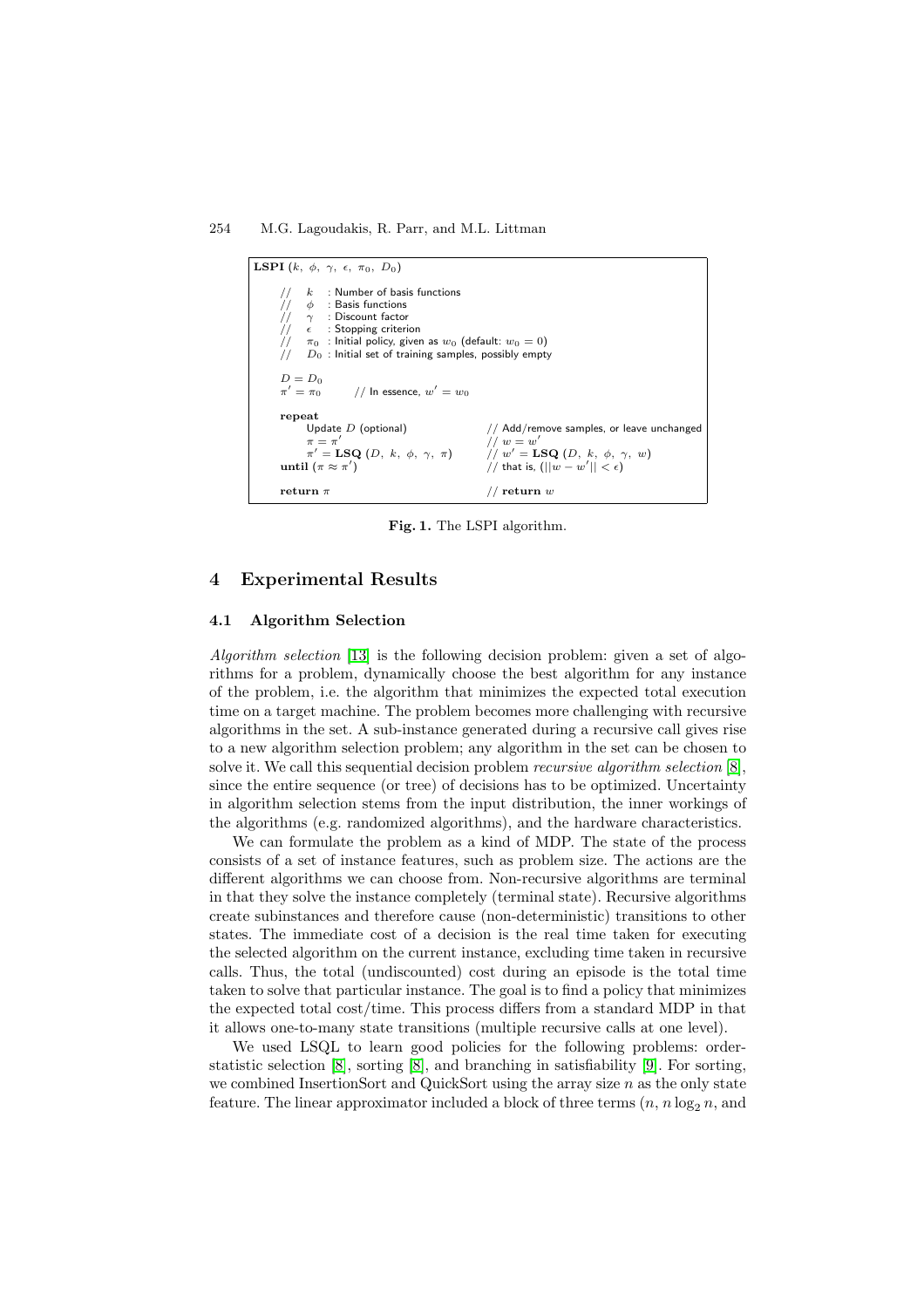<span id="page-6-0"></span>

**Fig. 2.** Results on: (a) algorithm selection for sorting; (b) the inverted pendulum.

 $n<sup>2</sup>$ ) repeated for each action, thus a total of six basis functions. In effect, each action had its own separate set of weights over the same set of basis functions. After training, the learned policy was tested against the individual algorithms and against an empirical cut-off point algorithm. Averaged results are shown in Figure 2 (a). For sorting, in particular, it is easy to derive the transition model and use a model-based approach to obtain even better selection policies [\[10\]](#page-11-0).

For satisfiability, we considered the problem of selecting among seven heuristic branching rules at each branching point of a DPLL procedure for the SAT or  $\#SAT$  problem [\[9\]](#page-11-0). The state was the number of free variables n at the current node and the immediate cost was the number of nodes expanded between the current and the next branching nodes. With this definition, the total undiscounted cost of a complete episode is the total number of nodes expanded during the DPLL run. Since the Q function was expected to be exponential in  $n$ , we used a polynomial in  $n$  of degree  $7$  (with no constant term) to approximate the logarithm of the Q function separately for each action (49 basis functions total). We used LSQL to learn selection policies on different classes of  $\#SAT$  problems. The learned policies performed as well as the best of the individual heuristics, and in one class of problems significantly better. In all cases, the learned policies were significantly better than the purely randomized policy.

#### **4.2 Inverted Pendulum**

The inverted pendulum problem is to balance a pendulum of unknown length and mass at the upright position. The state space is continuous and consists of the vertical angle and the angular velocity of the pendulum. The (nonlinear) dynamics of the system are described in [\[16\]](#page-11-0). There are three force actions,  $\mathcal{A} = \{-50, 0, +50\}$ , but the actual input u to the system is noisy;  $u = a + 10n$ , where  $a \in \mathcal{A}$  and n is a Gaussian noise term. The simulation step is 0.1 seconds. The agent receives zero reward as long as the angle of the pendulum does not exceed  $\pi/2$  in absolute value. An angle greater than  $\pi/2$  signals the end of the episode and a penalty of −1. The discount factor of the process is 0.9.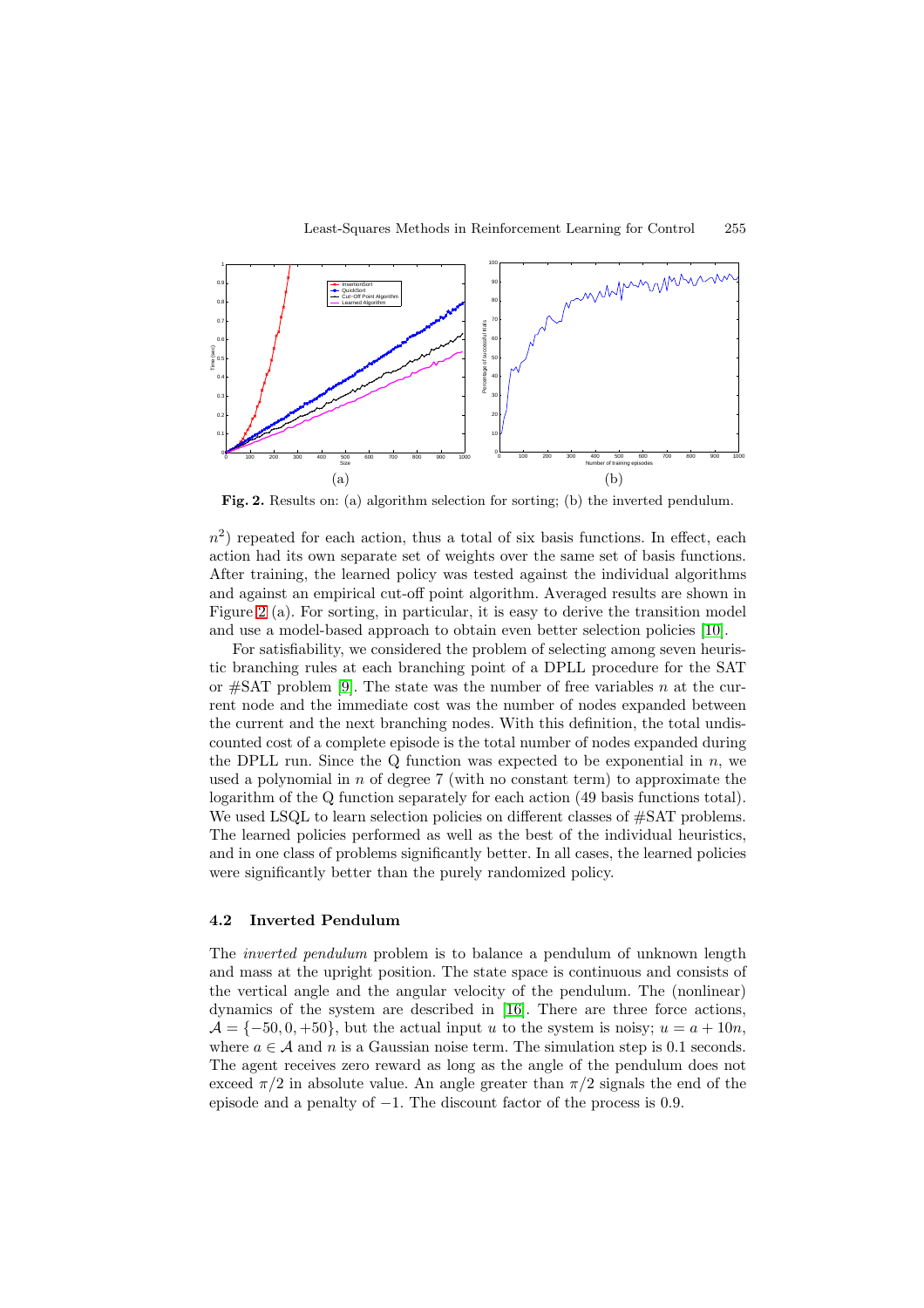We used a set of 30 basis functions (10 for each action) to approximate the value function. These 10 basis functions include a constant term and 9 radial basis functions (Gaussians with  $\sigma^2 = 1$ ) arranged in a 3 × 3 grid  $({-\pi/4, 0, +\pi/4} \times {-1, 0, +1})$  over the 2-dimensional state space. Training samples were collected from "random episodes", i.e., starting in a random state close to the upright position and following a purely random policy. Figure [2](#page-6-0) (b) shows the performance of controllers learned by LSPI. Each (successful) episode was allowed to run for a maximum of 3000 steps (5 minutes) of continuous balancing. LSPI returned very good policies given only a few hundred training episodes.

#### **4.3 Bicycle Balancing and Riding**

The goal in the bicycle problem [\[12\]](#page-11-0) is to learn to balance and ride a bicycle to a target position located 1 km away from the starting location. Initially, the bicycle's orientation is at an angle of 90◦ to the goal. The state description is a six-dimensional real-valued vector  $(\theta, \dot{\theta}, \omega, \dot{\omega}, \ddot{\omega}, \dot{\psi})$ , where  $\theta$  is the angle of the handlebar,  $\omega$  is the vertical angle of the bicycle, and  $\psi$  is the angle of the bicycle to the goal. The actions are the torque  $\tau$  applied to the handlebar (discretized to  $\{-2, 0, +2\}$ ) and the displacement of the rider v (discretized to  $\{-0.02, 0, +0.02\}$ . In our experiments, actions are restricted to be either  $\tau$  or  $v$  (or nothing) giving a total of 5 actions. A shaping reward signal was used to learn both tasks at once. The agent receives a reward equal to the net change in the square of the vertical angle and a reward equal to 1% of the net change (in meters) in the distance to the goal. These two rewards are combined additively at each time step. The discount factor is 0.8. The noise in the system is a uniformly distributed term in  $[-0.02, +0.02]$  added to the displacement component of the action. The dynamics of the bicycle are based on the model described in [\[12\]](#page-11-0) and the time step of the simulation is set to 0.01 seconds.

The state-action value function  $Q(s, a)$  for a fixed action a is approximated by a linear combination of 20 basis functions:

 $(1, \omega, \dot{\omega}, \omega^2, \dot{\omega}^2, \omega\dot{\omega}, \theta, \dot{\theta}, \theta^2, \dot{\theta}^2, \theta\dot{\theta}, \omega\theta, \omega\theta^2, \omega^2\theta, \psi, \psi^2, \psi\theta, \bar{\psi}, \bar{\psi}^2, \bar{\psi}\theta)$ , where  $\bar{\psi} = \pi - \psi$  for  $\psi > 0$  and  $\bar{\psi} = -\pi - \psi$  for  $\psi < 0$ . Note that the state variable  $\ddot{\omega}$  is completely ignored. This block of basis functions is repeated for each of the 5 actions, giving a total of 100 basis functions and weights. Training data were collected by initializing the bicycle to a random state around the equilibrium position and running small episodes of 20 steps each using a purely random policy. LSPI was applied on training sets of different sizes and the average performance is shown in Figure [3](#page-8-0) (a). Successful policies usually reached the goal in approximately 1 km total, near optimal performance.

#### **4.4 Multiagent Learning: The SysAdmin Problem**

In multiagent domains, multiple agents must coordinate their actions so as to maximize their joint utility. Such systems can be viewed as MDPs where the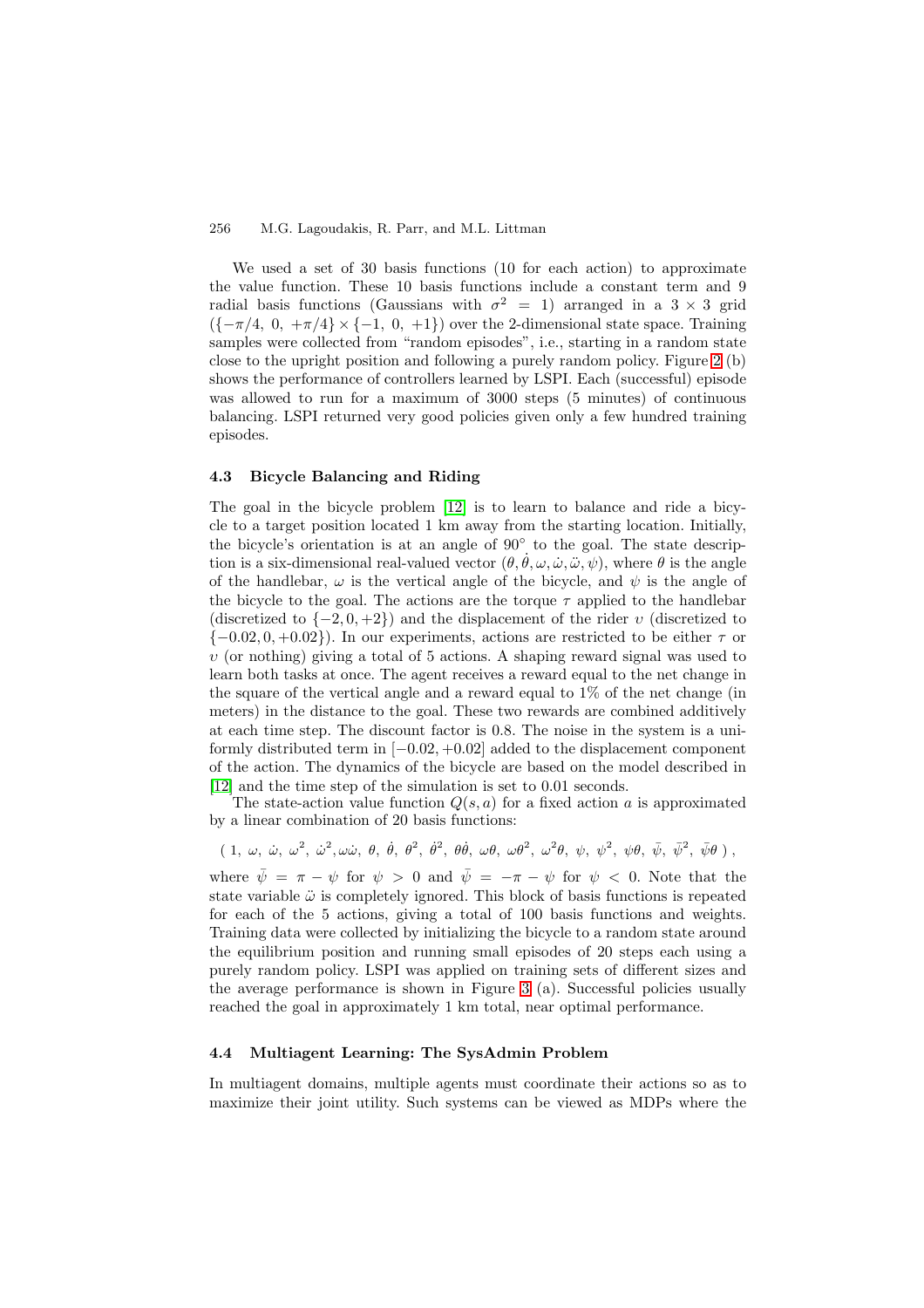<span id="page-8-0"></span>

**Fig. 3.** Results on: (a) bicycle balancing and riding; (b) the SysAdmin problem.

"action" is the joint action and the reward is the total reward for all of the agents. Although, the action space can be quite large, Collaborative action selection [\[3\]](#page-11-0) is a method that allows multiple agents to efficiently determine the jointly optimal action with respect to an (approximate) factored value function using a simple message passing scheme. This joint value function is a linear combination of local value functions, each of which relates only to some parts of the system controlled by a small number of agents. Extending LSPI to multiagent learning in such domains is straightforward. LSPI can learn the coefficients for the factored value function and the improved policy will be defined implicitly by the learned Qfunction. However, instead of enumerating the exponentially many actions to find the maximizing action, the collaborative action selection mechanism is used to determine efficiently the policy at any given state.

The  $SysAdmin$  problem [\[3\]](#page-11-0) consists of a network of n machines connected in a chain, ring, star, ring-of-rings, or star-and-ring topology. The state of each machine is described by its status (good, faulty, dead) and its load (idle, loaded, process successful). Jobs can be executed on good or faulty machines (job arrivals and terminations are stochastic), but a faulty machine will take longer to terminate. Adead machine is not able to execute jobs and remains dead until it is rebooted. Each machine receives a reward of  $+1$  for each job completed successfully. Machines fail stochastically and they are also influenced by their neighbors. Each machine is also associated with a rebooting agent. Rebooting a machine makes its status good independently of the current status, but any running job is lost. These agents have to coordinate their actions to maximize the total reward for the system. The discount factor is 0.95. The SysAdmin problem has been studied in [\[3\]](#page-11-0), where the model of the process is assumed to be available as a factored MDP. The state value function is approximated as a linear combination of indicator basis functions, and the coefficients are computed using a Linear Programming (LP) approach. The derived policies are close to the theoretical optimal and significantly better compared to policies learned by the Distributed Reward (DR) and Distributed Value Function (DVF) algorithms [\[14\]](#page-11-0).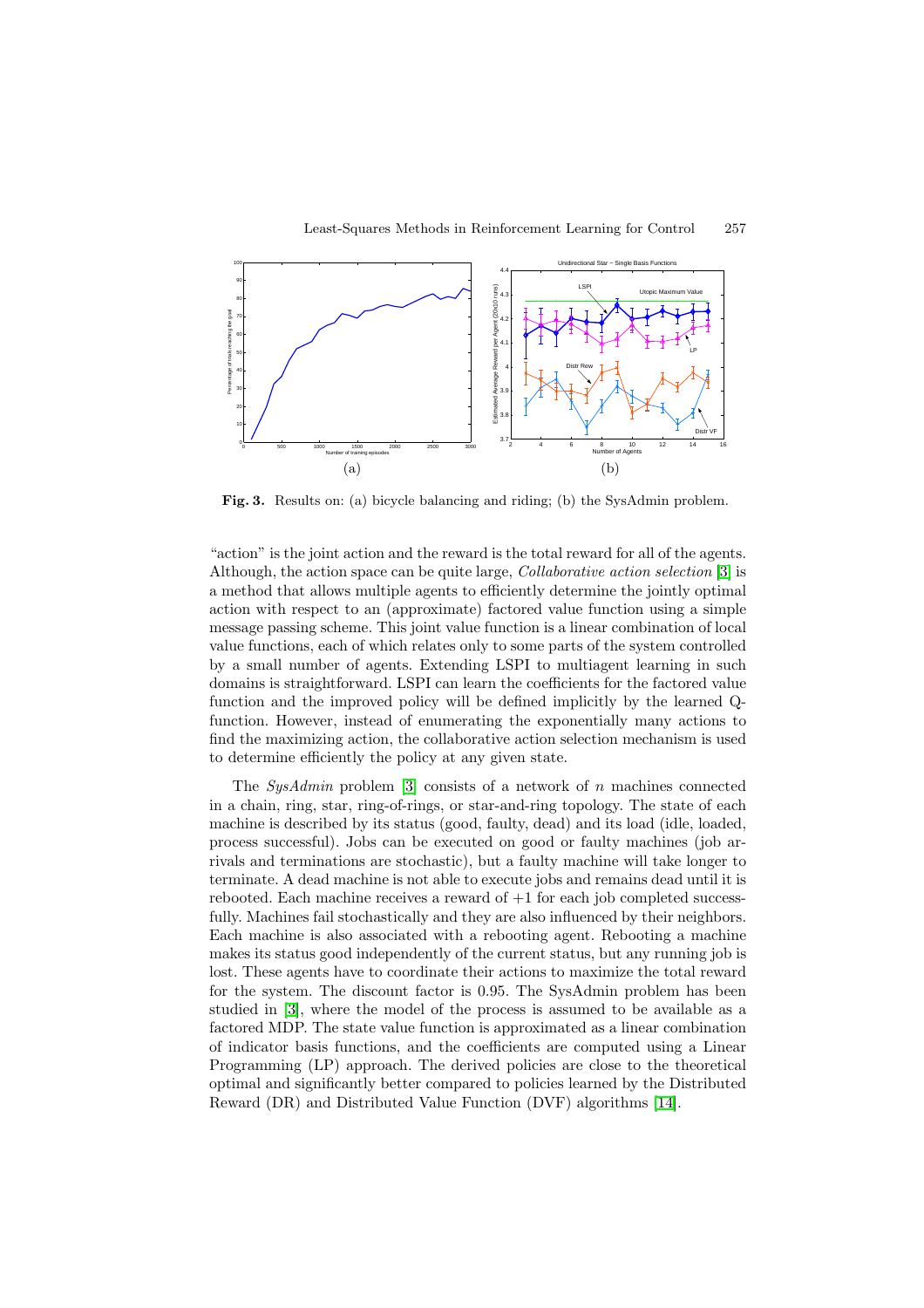In our work, we assume that no model is available and we applied LSPI to learn rebooting policies [\[4\]](#page-11-0). To make a fair comparison, we used comparable sets of basis functions. For  $n$  machines in the network, we experimentally found that about 600n samples are sufficient for LSPI to learn a good policy. The samples were collected by a purely random policy. Figure [3](#page-8-0) (b) shows the results obtained by LSPI on the star topology compared to the results of LP, DR, and DVF as reported in [\[3\]](#page-11-0). In both cases, LSPI learns very good policies comparable to the LP approach, but without any use of the model. It is worth noting that the number of samples used in each case grows linearly in the number of agents, whereas the joint state-action space grows exponentially.

#### **4.5 Two-Player Zero-Sum Markov Games**

A two-player zero-sum Markov game is defined by a set of states  $S$  and two sets of actions,  $A$  and  $O$ , one for each player. In each state, the two players take actions simultaneously, they receive a reward that depends on the current state and their actions, and the game makes a stochastic transition to a new state. The two players have diametrically opposed goals; one is trying to maximize the total cumulative reward, whereas the other is trying to minimize it. Optimality can be defined independently of the opponent in the minimax sense: maximize your total reward in the worst case. Unlike MDPs, the minimax-optimal policy for a Markov game need not be deterministic. Littman [\[11\]](#page-11-0) has studied Markov games as a framework for multiagent RL by extending tabular Q-learning to a variant called minimax-Q.

We tried to apply LSPI to the same kind of problems. Given an approximate value function  $Q(s, a, o)$ , the implied policy at any given state s is a probability distribution  $\pi_s$  over actions defined as

$$
\pi_s = \arg \max_{\pi_s \in \text{PD}(\mathcal{A})} \min_{o \in \mathcal{O}} \sum_{a \in \mathcal{A}} \pi_s(a) \widehat{Q}(s, a, o) ,
$$

where a is the action of our agent and o is the opponent's action.  $\pi_s$  can be found by solving a linear program [\[11\]](#page-11-0). Given that the policy is stochastic, the update equations of LSQ within LSPI have to be modified so that the distribution over possible next actions is taken into account:

$$
\widehat{\mathbf{A}} \leftarrow \widehat{\mathbf{A}} + \phi(s, a, o) \Big( \phi(s, a, o) - \gamma \sum_{a' \in \mathcal{A}} \pi_{s'}(a') \phi(s', a', o') \Big)^{\mathsf{T}}, \ \widehat{b} \leftarrow \widehat{b} + \phi(s, a, o)r,
$$

for any sample  $(s, a, o, r, s')$ . The action o' is the minimizing opponent's action in computing  $\pi_{s'}$ . In our preliminary experiments on the simplified one-on-one soccer game [\[11\]](#page-11-0), LSPI was able to learn very good policies using only about 10, 000 samples. This is a fraction of the 1, 000, 000 samples required by tabular minimax-Q. Further, with the use of basis functions that capture important features of the game (e.g., scaled distances to the goals and the opponent) for approximating the value function, we have been able to scale to grid sizes much bigger than the original  $(5 \times 4)$  grid. We are currently investigating team-based Markov games and the use of coordinated action selection in conjunction with LSPI for efficient multiagent learning in team-based competitive domains.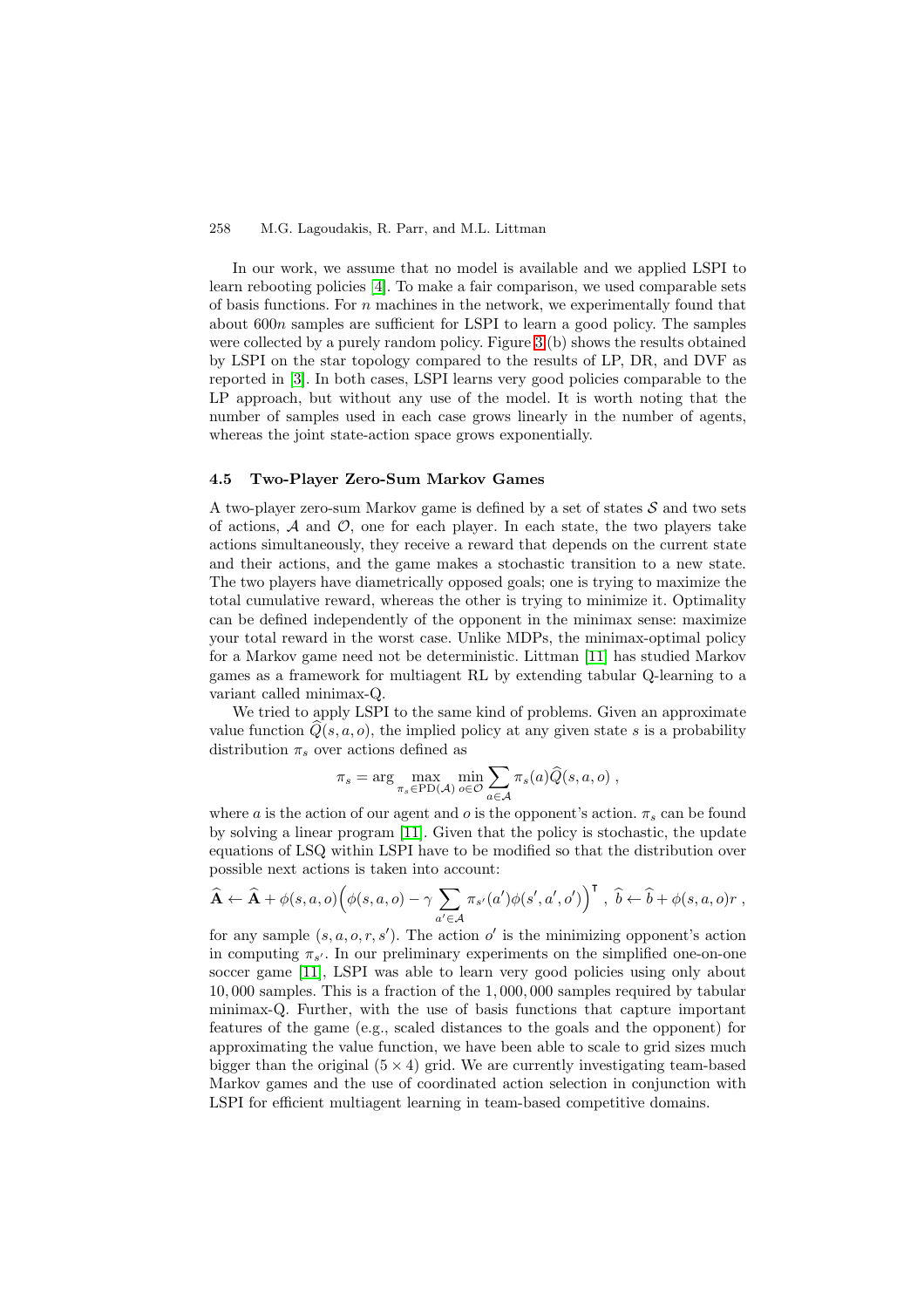#### **4.6 Tetris**

Tetris is a popular tiling video game. Although the model of the game is rather simplistic and known in advance, the state-action space is so big ( $\approx 10^{61}$  states and  $\approx$  40 actions) that one has to rely on approximation and learning techniques to find good policies. We used 10 basis functions over  $(s, a)$  pairs to capture features of state s and the one-step effects of playing action  $a$  in s: the maximum height in the current board, the total number of "holes", the sum of absolute height differences between adjacent columns, the mean height, and the change of these quantities in the next step, plus the change in score and a constant term. That results in a single set of 10 weights for all actions.

In our preliminary results, policies learned by LSPI using about 10, 000 samples achieve average score between 1, 000 and 3, 000 points per game. The training samples were collected using a hand-crafted policy that scores about 600 points per game (the random policy rarely scores any point). Knowledge about the model was incorporated in LSPI to improve the approximation: for each sample, instead of considering just the sampled next state in the update equation, we considered a sum over all possible next states appropriatelly weighted according to the transition model.

Our results compare favorably with the results of λ−policy iteration on Tetris [\[1\]](#page-11-0), but there are significant differences in the two approaches.  $\lambda$  –policy iteration collects new samples in each iteration and learns the state value function; it uses the model for greedy action selection over the learved function, and the iteration does not finally converge. On the contrary, LSPI collects samples only once at the very beginning and learns the state-action value function; it uses the model only to improve the approximation, and converges in about 10 iterations. In both cases, the learned players exhibit big variance in performance.

## **5 Discussion and Conclusion**

We presented an overview of our research efforts towards using least-squares methods in reinforcement learning control problems. The key advantages of leastsquares methods is the efficient use of samples and the simplicity of the implementation. In all the domains we tested, our algorithms were able to learn very good policies using only a small number of samples compared to conventional learning approaches, such as Q-learning. Moreover, the algorithms required little or no modification in each case. There are also many exciting avenues to explore further: How are the basis functions chosen? What is the effect of the distribution of the training samples? Can we use projection reweighting methods to make LSPI amenable to even "bad" data sets? These are some of the many open questions on our research agenda. In any case, we believe that algorithms like LSPI can easily be good first-choice candidates for many reinforcement learning control problems.

We would like to thank C. Guestrin, D. Koller, and U. Lerner for helpful discussions. The first author would also like to thank the Lilian-Boudouri Foundation in Greece for partial financial support.